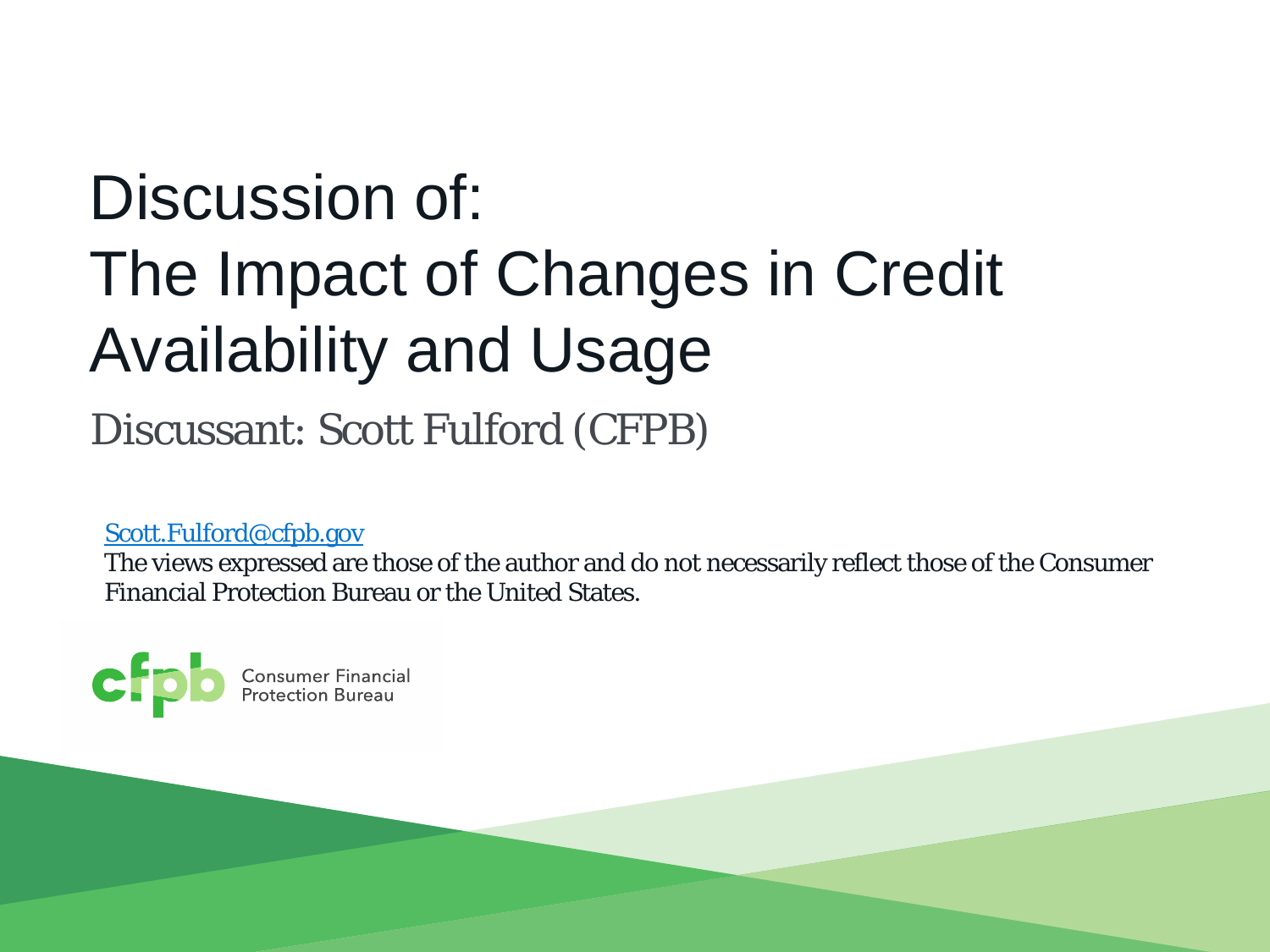#### The Impact of Changes in Credit Availability and Usage

- **The Marginal Propensity to Consume Out of Liquidity:** Evidence From Random Assignment of 54,522 Credit Lines
- **High Cost Debt and Borrower Reputation: Evidence** From the UK
- Mitigating the Risk of Financial Inclusion with Loan Contract Terms
- On the Effect of Student Loans on Access to Home **Ownership**

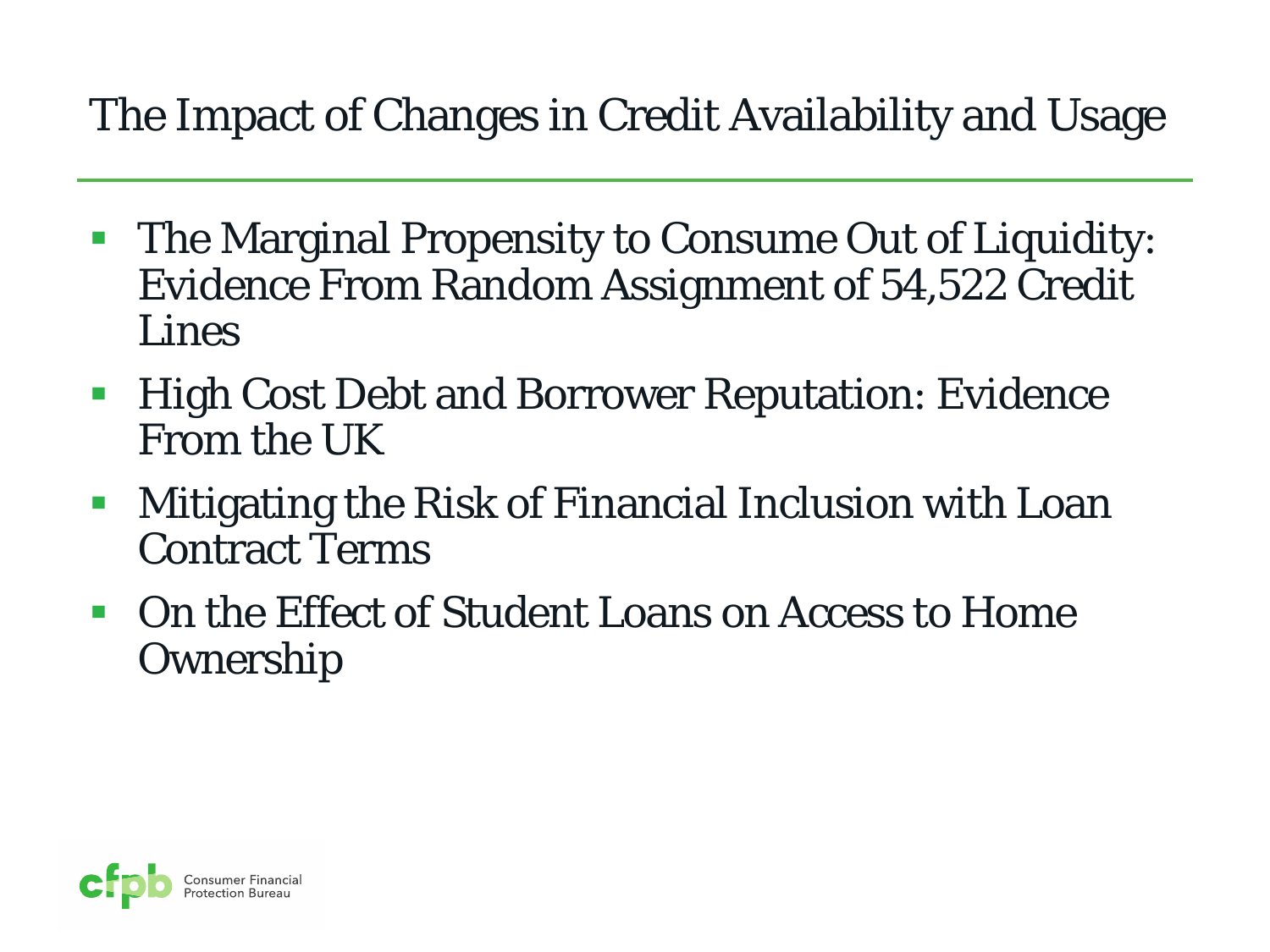### What have we learned from these papers?

- People respond to increases in credit by using it, even those who are not close to their limit. (Paper 1)
- Using high cost credit is a signal, and so may reduce credit in the future, although only for people for whom the signal matters. (Paper 2)
- It's really hard to tell who is a good credit risk with no history, and so establishing a credit history has an externality; contract terms don't help much. (Paper 3)
- **Holding income fixed, having a lot of one kind of debt, such** as student loans, reduces the use of other kinds of credit to acquire durable goods like houses. (Paper 4)

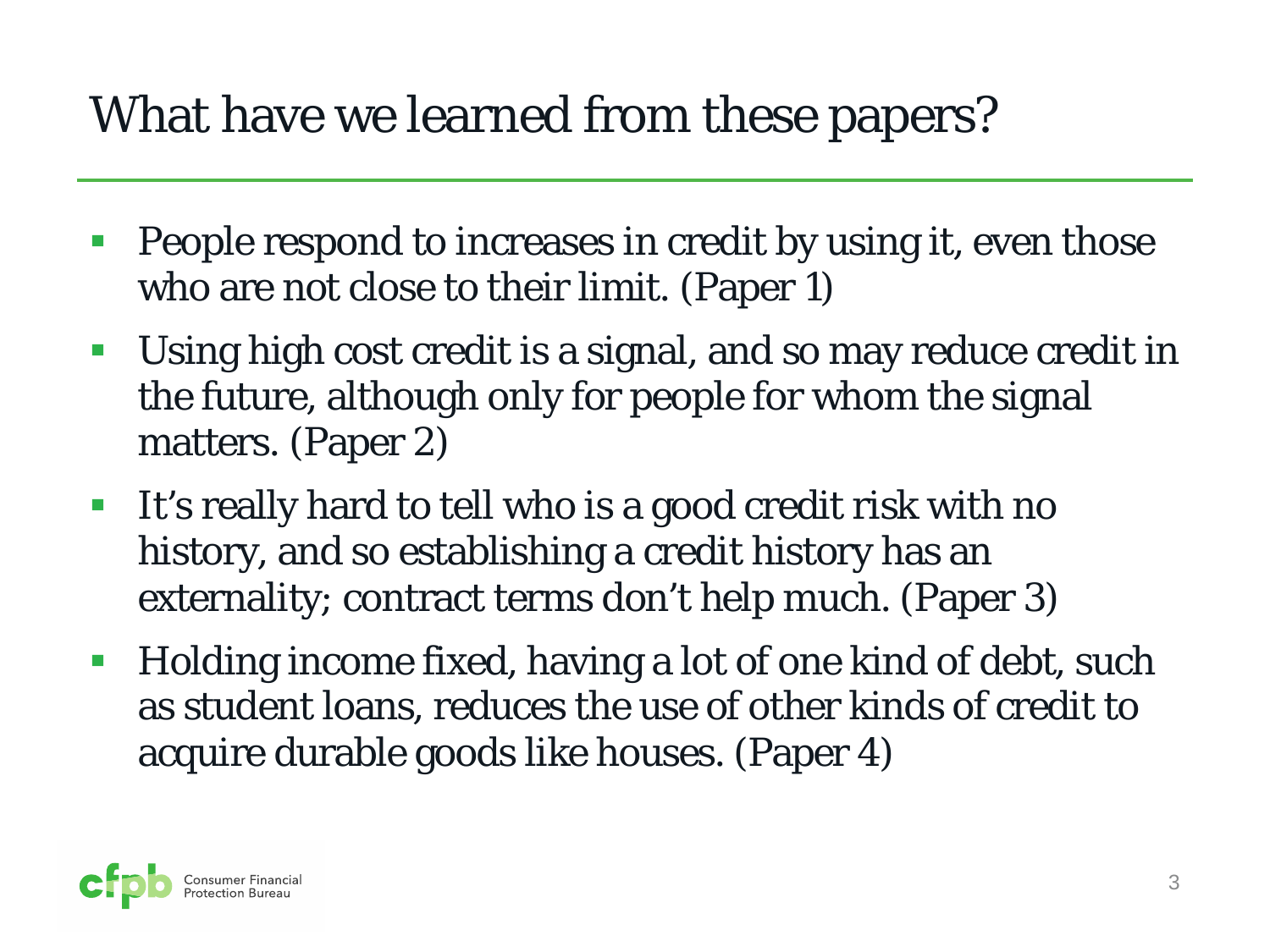Angus Deaton (1991 *Econometrica*) "Savings and Liquidity Constraints"

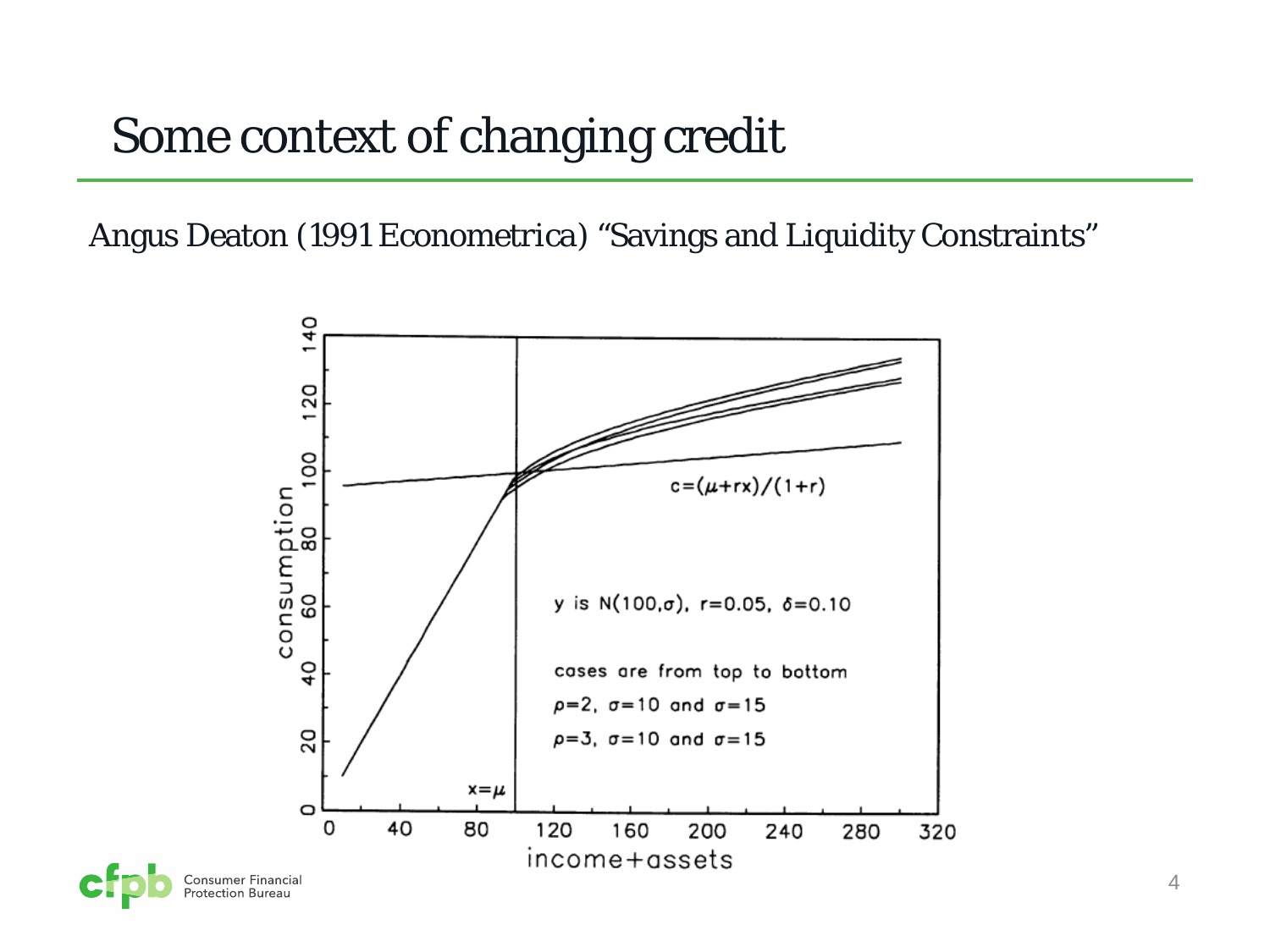Chris Carroll (1997 QJE) "Buffer-Stock Saving and the Life-Cycle/Permanent Income Hypothesis"



**FIGURE III** Marginal Propensity to Consume out of Human Wealth

Consumer Financial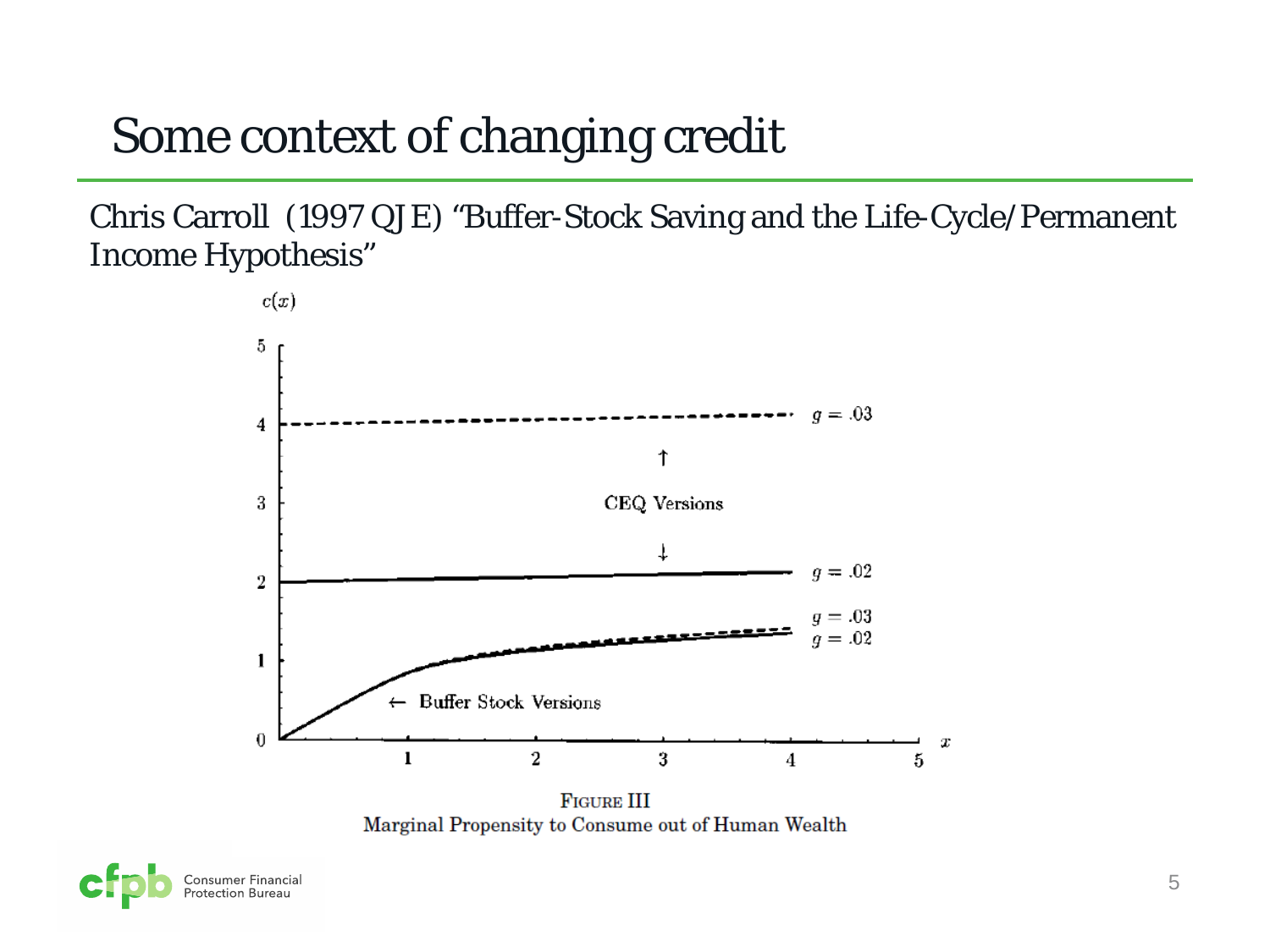Gourinchas and Parker (2002 *Econometrica*) "Consumption over the lifecycle"



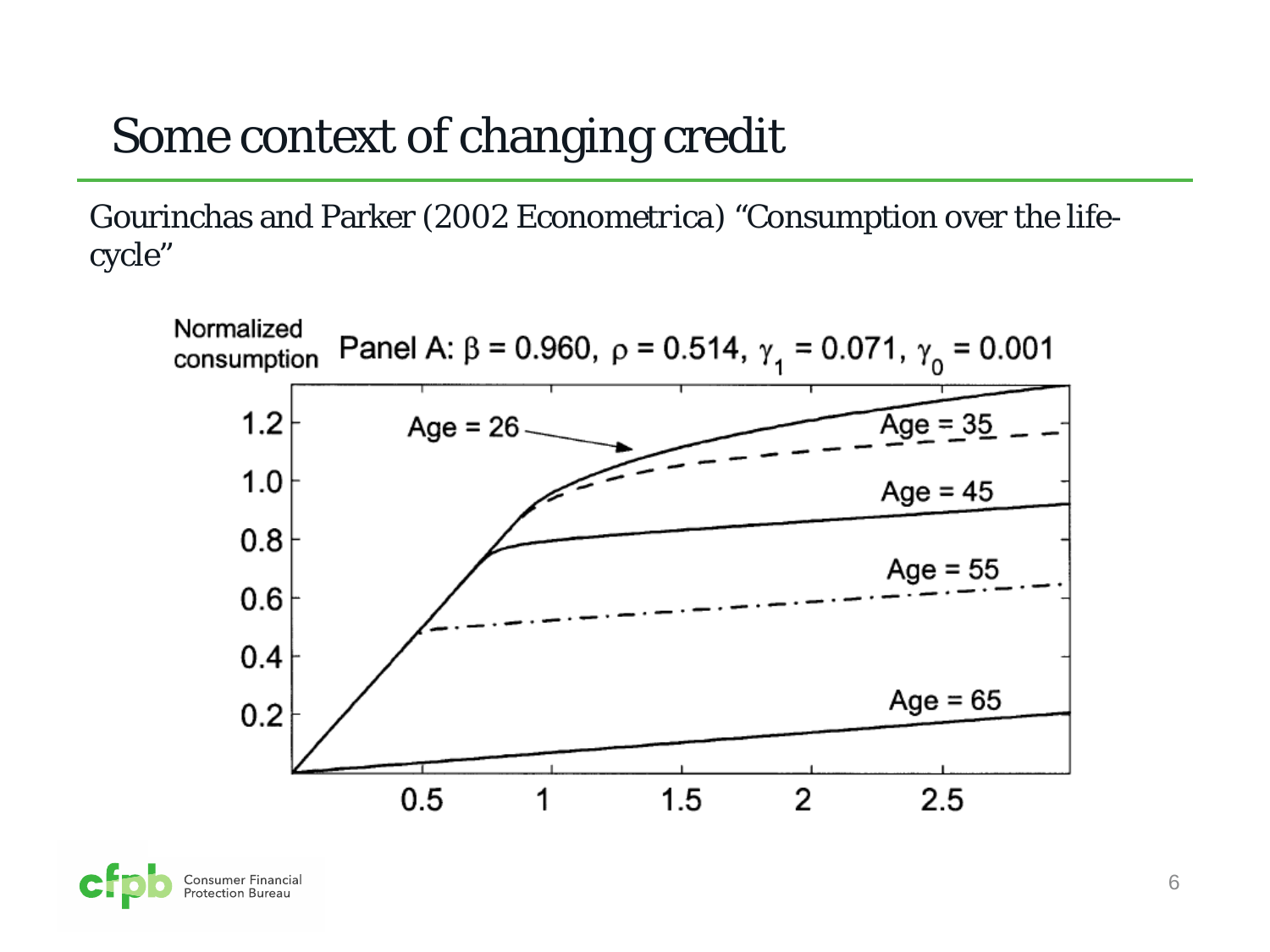Kaboski and Townsend (2011 *Econometrica*) "A Structural Evaluation of a Large –Scale Quasi-Experimental Microfinance Initiative"

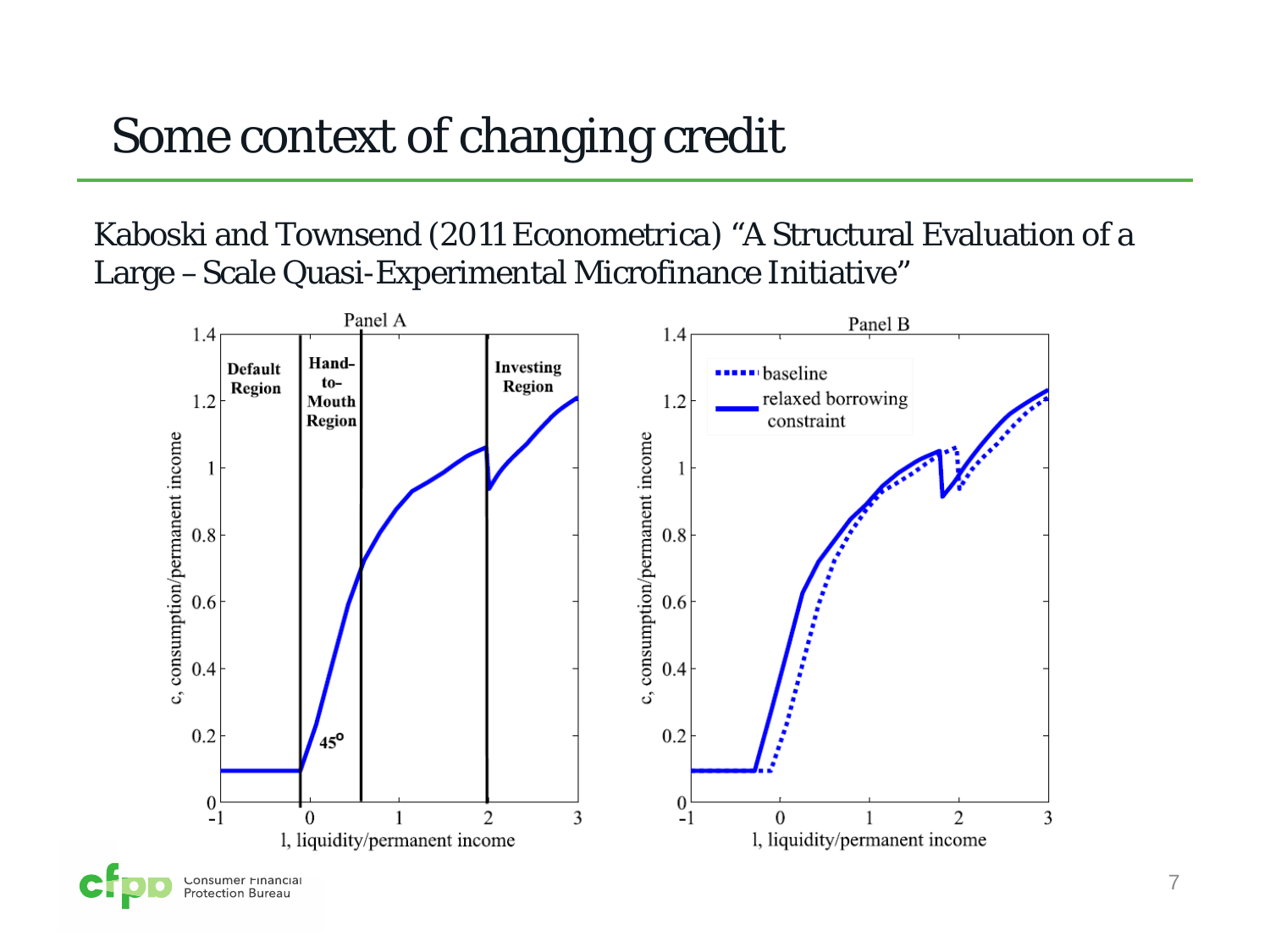#### Fulford (2013 *Journal of Development Economics*) "The effects of financial development in the short and long run: Theory and evidence from India"



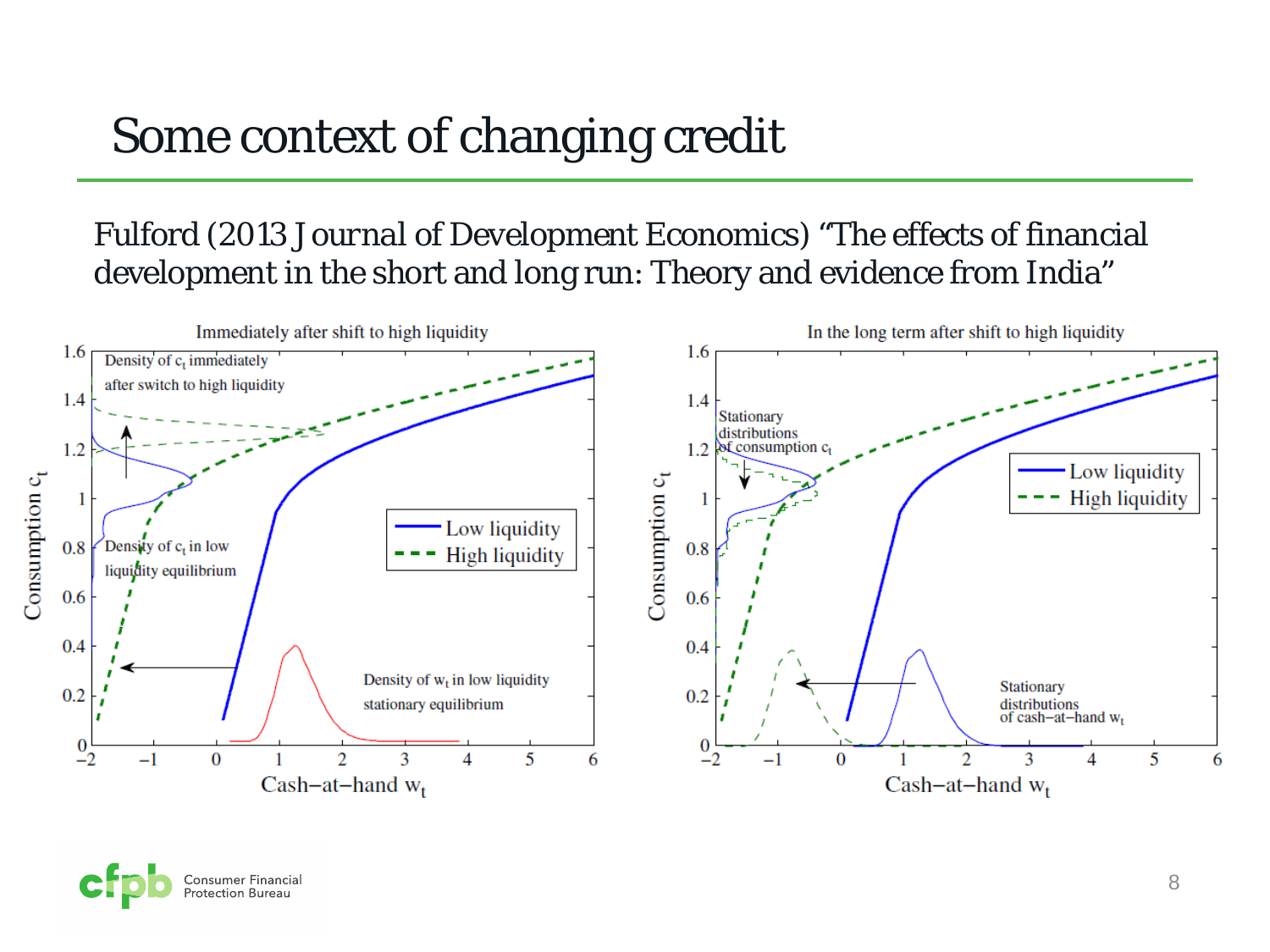## What has this line of work taught us?

- If people use credit, either to smooth shocks or to make investments in durable goods, then credit is valuable, and changes in credit will change behavior.
	- $\Box$  Substantial heterogeneity in response depending on how close to liquidity constraint
	- Expect little heterogeneity by overall ("permanent") income, so people in Thailand, Mexico, and US behave similarly
- Increases in credit allow people to do things now that they couldn't do before.
	- $\Box$  But in the long term, debt is still costly.
	- □ Using credit has costs for future consumption, and expect changes to occur over time

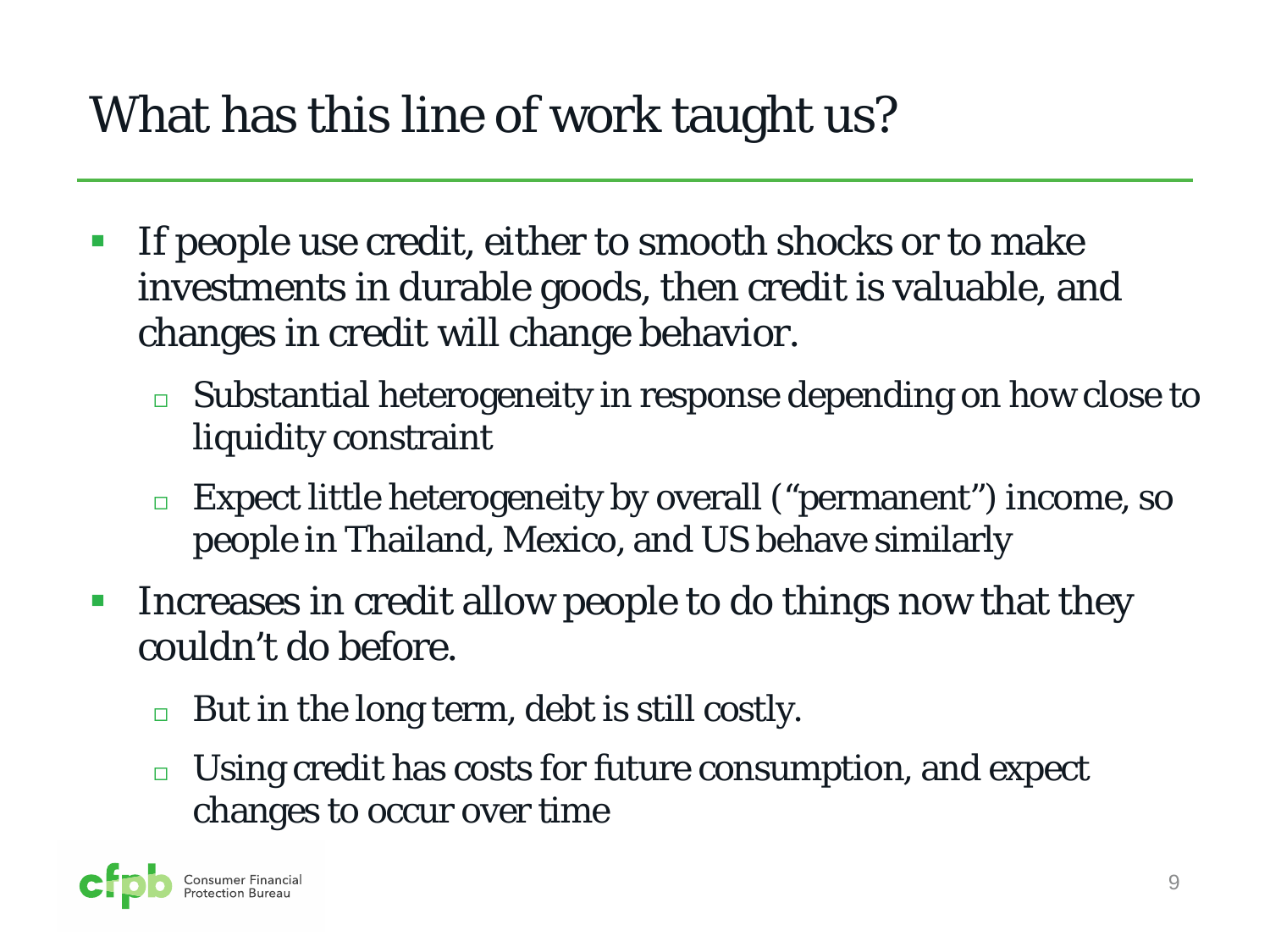#### The Marginal Propensity to Consume Out of Liquidity

- **Provides precise experimental evidence that helps map out how** the consumption function changes when credit changes
	- Increases in credit limits affect all borrowers, not just those currently constrained
	- $\Box$  Effects accumulate over time
- Credit card contracts at this European institution have interesting feature that combine:
	- □ Payments ("Convenience" or "Transaction" use)
	- $\Box$  Revolving
	- $\Box$  Instalment: can choose to put some large purchases on instalment with a set repayment schedule
		- (But mainly notional since it appears can turn instalment payment into revolving debt without cost)

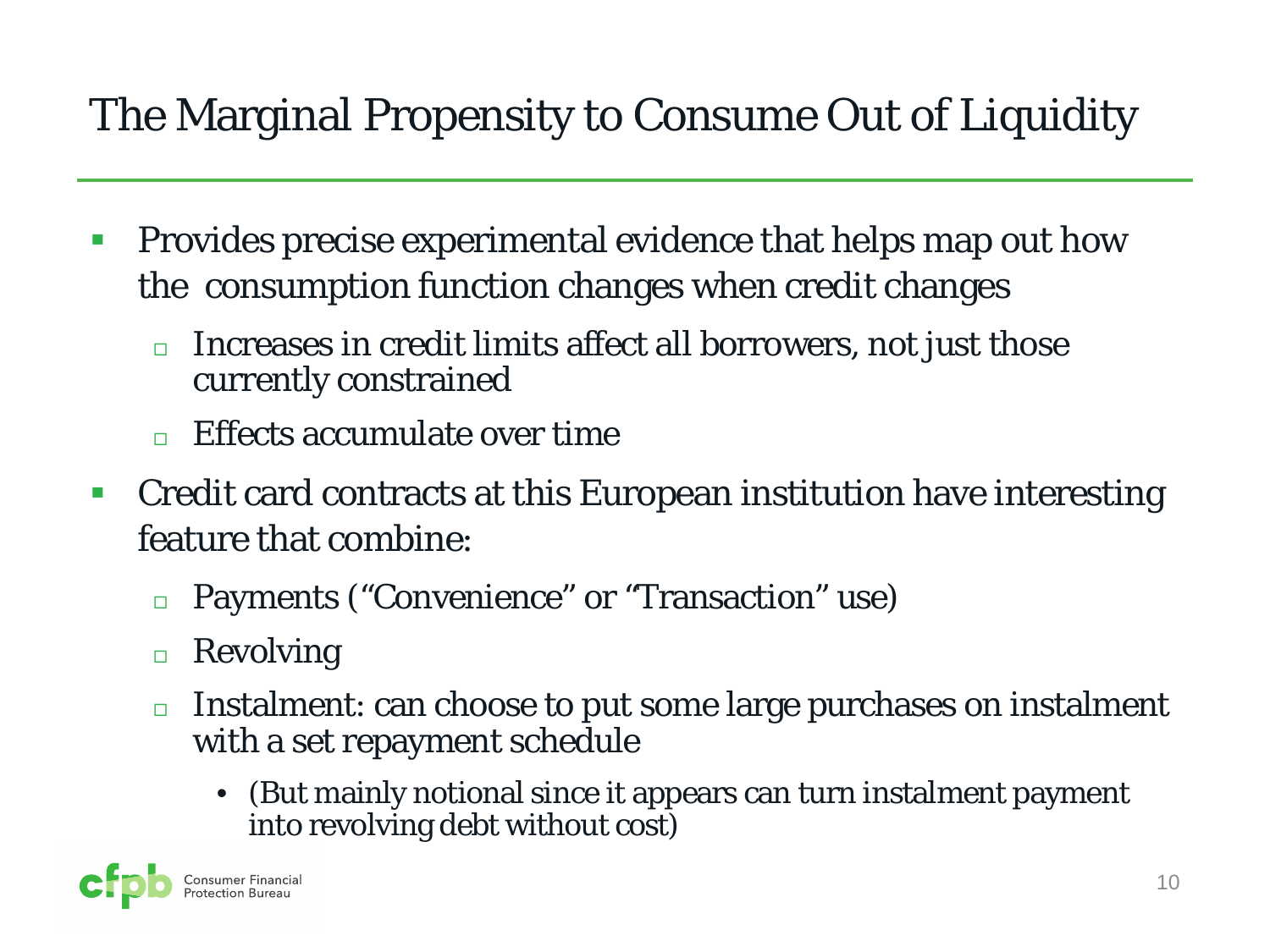#### High Cost Debt and Borrower Reputation: Evidence From the UK

- High cost debt has even higher costs than just the interest rate.
	- □ Not only does borrowing require high interest
	- $\Box$  It also might reduce future credit, whose loss is costly
	- $\Box$  Raises the "price" of already expensive debt, especially if borrowers are aware
- **Much debate how best to explain willingness to borrow at** high rates
	- High discount? Present bias? Lack of knowledge?
	- $\Box$  Added cost makes it harder to explain

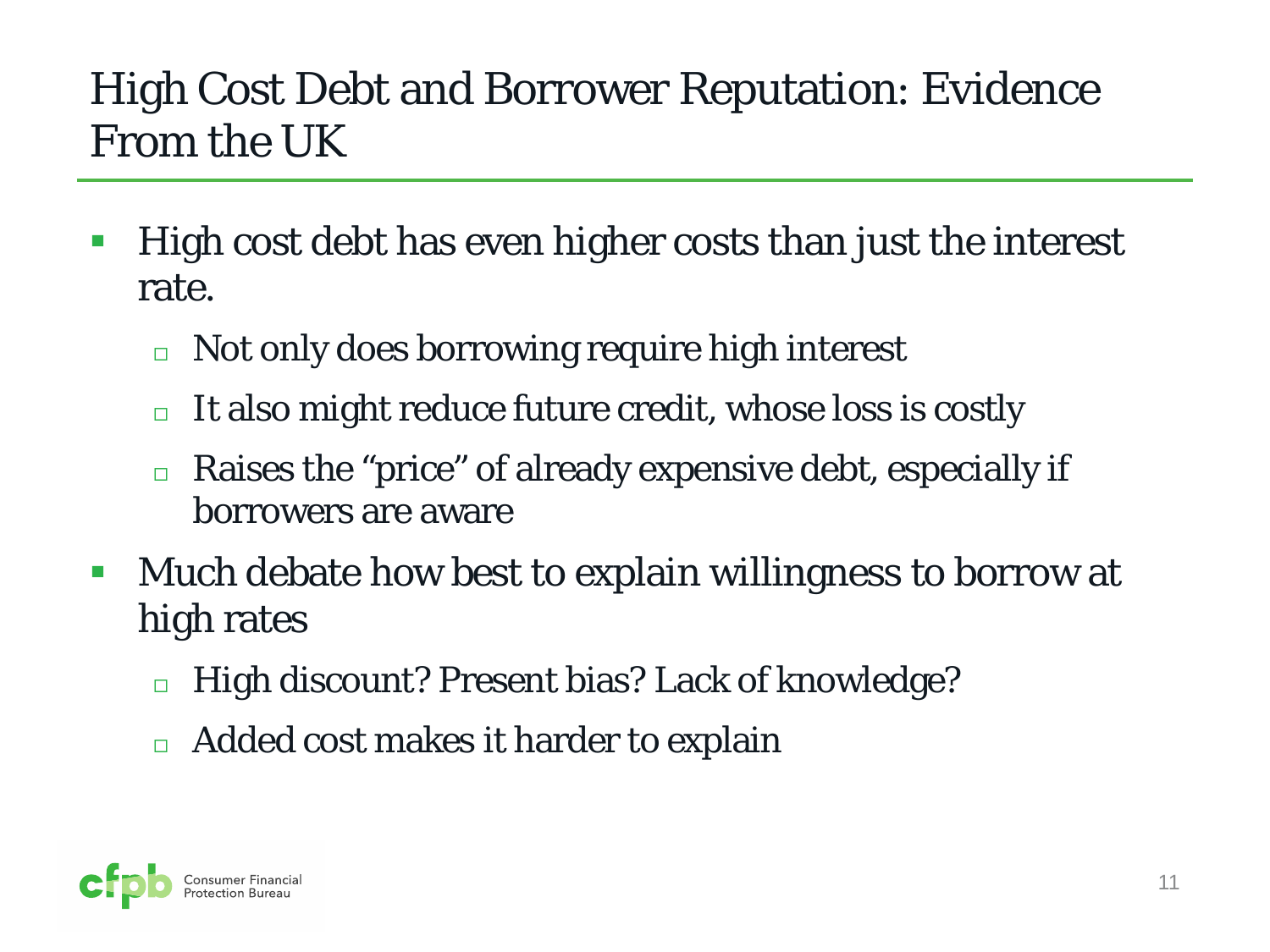#### High Cost Debt and Borrower Reputation: Evidence From the UK

- Note the particulars are relevant to UK where credit score partly depends on information from high cost lenders
	- □ Currently US does not have such an integrated system, although that may be changing, as new "sub-prime" credit bureaus open
	- $\Box$  But using more of credit card limit may have similar consequences on score
- **Question about Regression Discontinuity:** 
	- Are borrowers aware of eligibility cut-offs?
	- If so, may introduce intentional, non-smooth sorting based on who applies---some borrowers know will be denied and so don't apply.
	- Unlikely to be a problem, but useful to know

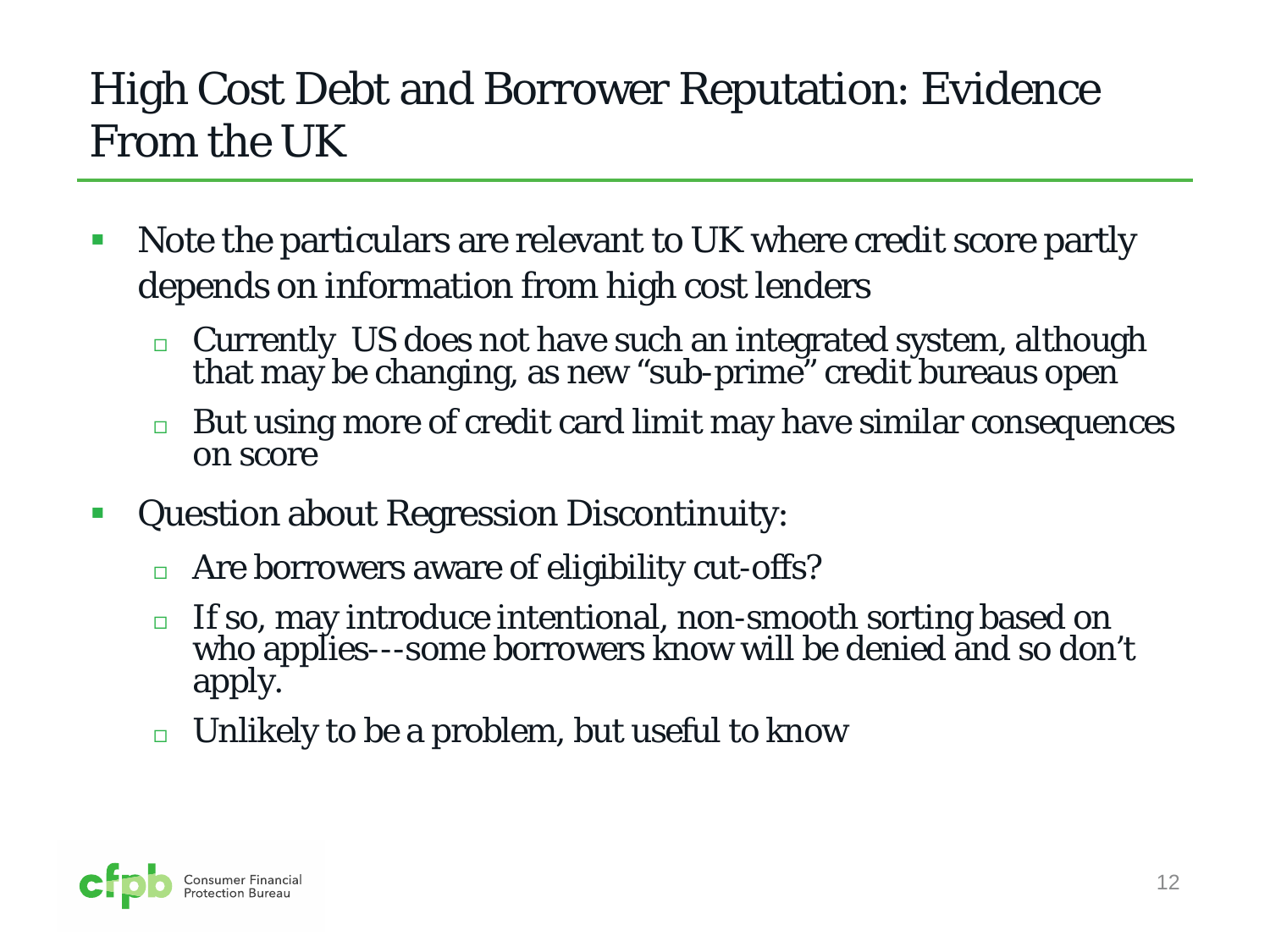#### Mitigating the Risk of Financial Inclusion with Loan Contract Terms

- Credit doesn't just appear out of thin air, this paper helps us understand how we go from no formal credit to some credit
- **Profit seeking firms offer credit and may not always find it** profitable to offer credit
- **People without credit histories may be good risks or poor** risks and as firms find out they can profitably increase credit
	- $\Box$  As people get experience with credit, they may become better risks
	- $\Box$  But firms learn, they also benefit competitors, suggesting there may be too little risky lending
- **There do not appear to be easy changes in contracts that** would reduce risks and hence increase credit.

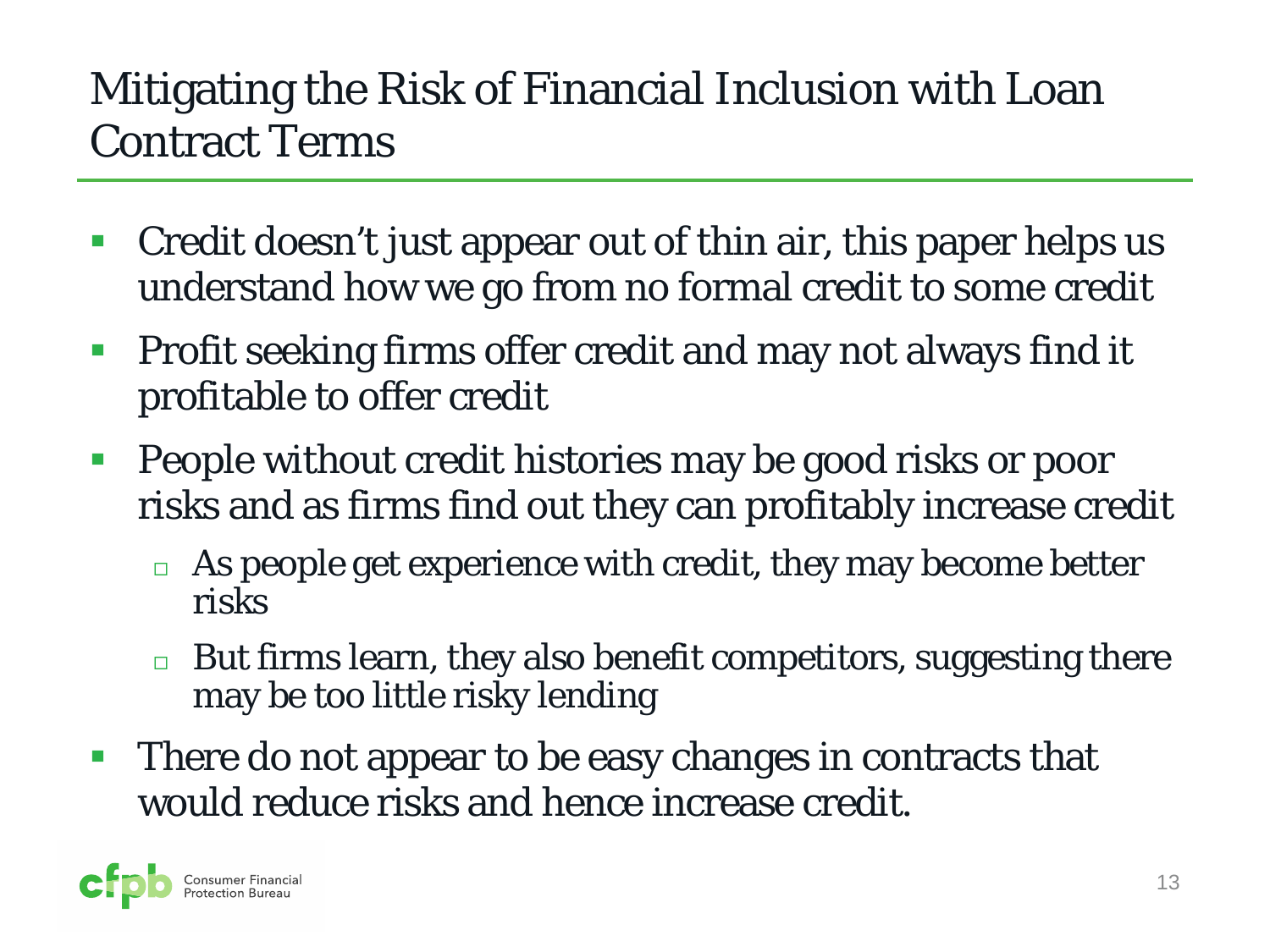#### On the Effect of Student Loans on Access to Home Ownership

- Increasing the costs of education, and so the loans to acquire it, means less income is left over in the future
- Unless default, any debts plus interest have to come out of income eventually
	- This *Intertemporal Budget Constraint* is why changes in credit matter even for those who are not at their credit limit
- Student loan payments reduce disposable income, may increase borrowing costs for housing
	- $\Box$  Perhaps less willing to commit to large, fixed payments in return for the certainty of housing consumption that ownership offers

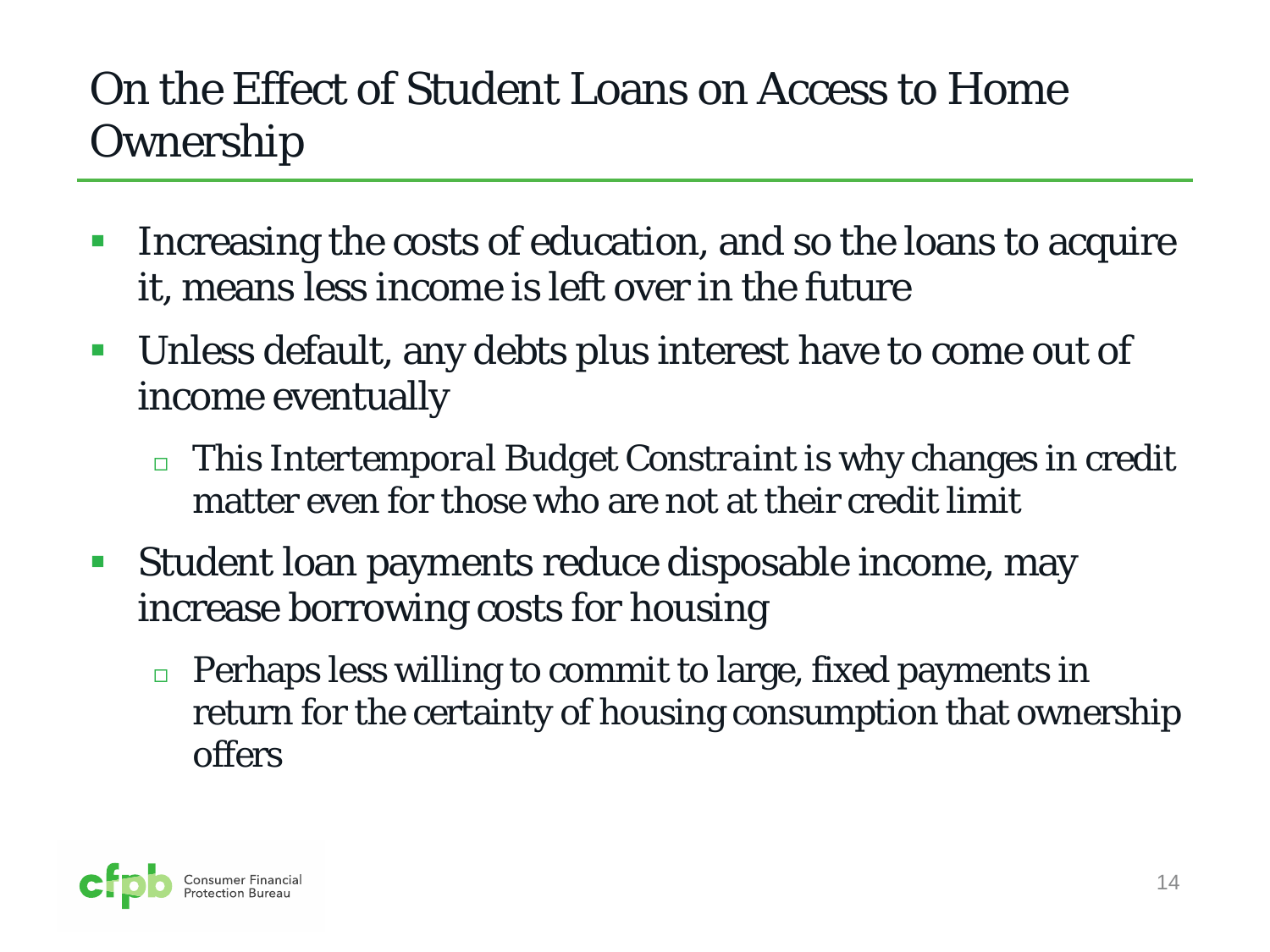#### On the Effect of Student Loans on Access to Home **Ownership**

- Welfare consequences of the shift in portfolio may be small
	- Hold more of one debt, less of another, consumption of housing more uncertain, but less constrained
	- □ Both housing and student loans imply required "saving" of paying down debt, not obvious reduction in long-term assets
- Consequences of increase in student loan debt possibly larger
	- First Stage of Estimation:
		- 1% increase in cost of tuition->1.3% increase in student loan debt (log-log)
	- $\Box$  What would we expect? Does a \$1 increase tuition  $\Box$  More than \$1 in student loan debt?

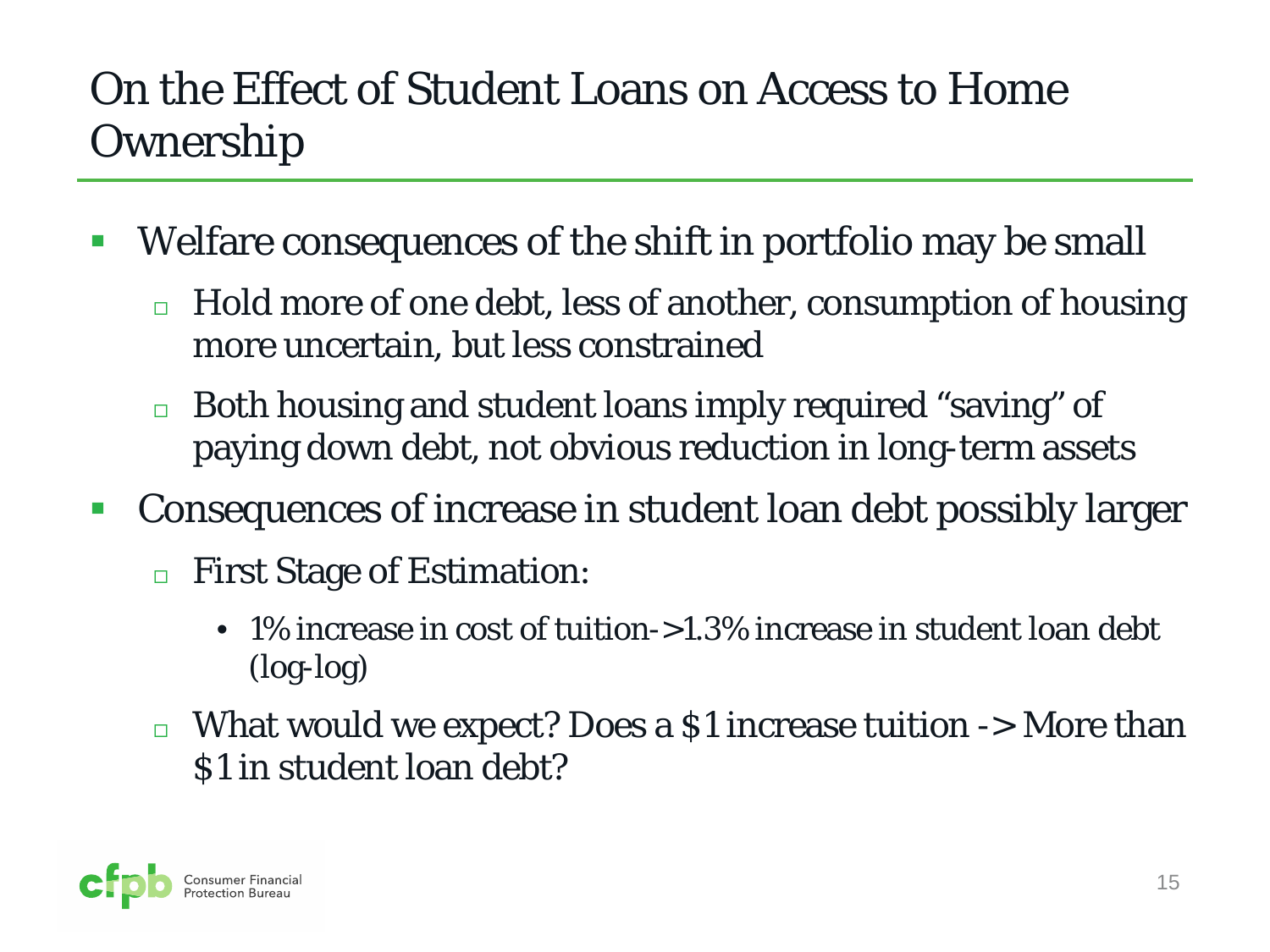#### Use of large data sets

- **Administrative data from credit bureaus or banks gives great** evidence on individuals and their uses of credit
- Combining administrative with other data gives even greater insight
	- Experiment with a bank to change contract terms, background from bureau data
	- □ Merge of credit bureau and education records
	- Experiment with a bank to change credit limits, also observe other holdings and transactions with bank
	- **n** Merged records from "The Lender" with credit bureau data in UK
- Very exciting since these sources are much larger and have panel dimension (compare to PSID)
- **Private-sector and research partnerships**